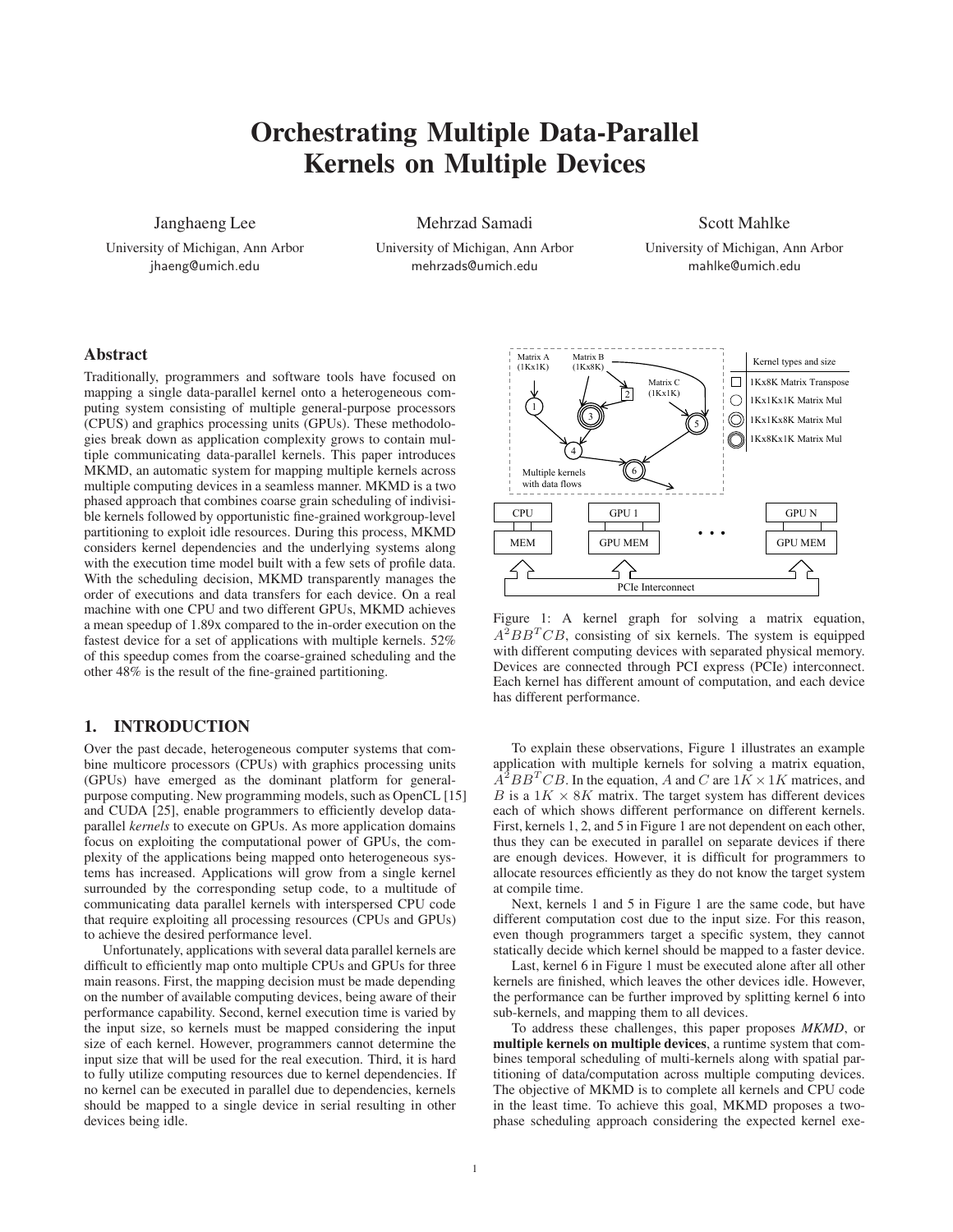cution time, data transfer cost, and available bandwidth of the interconnect. The first phase is coarse-grain scheduling, which constructs a kernel graph and schedules at a kernel granularity maximizing the resource utilization. This phase assumes kernels must be entirely executed by a single device. The second phase is fine-grain partitioning, which reschedules kernels at the work-group (threadblock) granularity by spatially partitioning kernels into sub-kernels across available computing devices. In this manner, this phase removes idle computing periods on devices to reduce kernel execution time.

As MKMD schedules kernels before their execution, it must be aware of the execution time for each kernel on each device for the given input sizes. Offline profiling can be used for the execution time estimation, but profiling all combinations of kernels, devices and different input sizes is time-consuming and often infeasible. In order to estimate the execution time with a few sets of offline profile data, MKMD builds a regression model for each kernel on each device, and uses the model for the different input sizes.

With MKMD, programmers are only responsible for enqueuing data-parallel kernels to MKMD without worrying about mapping kernels to target devices or splitting a kernel into sub-kernels. The contributions of this paper are as follows:

- Input-variant performance estimation methodology that is specialized for data-parallel kernels.
- Mapping the list of data-parallel kernels to a task scheduling problem where the goal is to assign kernels to compute devices cognizant of execution capabilities and data transfer times.
- A fine-grain kernel partitioning algorithm that identifies idle time slots and splits kernel execution across multiple idle devices.

## 2. BACKGROUND

For MKMD, OpenCL is chosen as the input language because both CPU and GPU vendors support OpenCL, while the language supports a variety of different architectures with explicit support for multiple communicating kernels. For a better understanding of scheduling kernels at finer (work-group) granularity, this section briefly discusses the background on OpenCL execution model and OpenCL kernel decomposition.

#### 2.1 OpenCL Execution Model

In OpenCL, the basic unit of execution is a single *work-item* which corresponds to a thread. A group of work-items executing the same code are weaved together to form a *work-group*. These workgroups are combined to form a unit of execution called *NDRange, N-Dimensional Range*, where each NDRange is scheduled by a command queue. For execution, the OpenCL program assumes that the underlying devices consist of a number of compute units (CUs) which are further split into processing elements (PEs). When executing a kernel, work-groups are mapped to CUs, and workitems are assigned to PEs. In order to launch a kernel, a programmer must define the number of work-groups in NDRange, and the number of work-items in a work-group. In real hardware, since the number of actual cores are limited, CUs and PEs are virtualized by the hardware scheduler or OpenCL drivers.

#### 2.2 OpenCL Kernel Decomposition

OpenCL uses a relaxed memory consistency model for *global* memory within a kernel's workspace, an NDRange. Within a kernel, the execution order of work-groups does not affect the output until all work-groups reach a global synchronization point, which is a new kernel invocation. This memory consistency enables CUs to be virtualized by the hardware scheduler or OpenCL drivers because they execute the work-groups in an arbitrary order.

| 1<br>$\overline{c}$<br>3<br>4<br>5 | kernel <b>void</b> sample( $q$ lobal int *Output, ) {<br>int tid = get global id(0);<br>[COMPUTE CODE]<br>$Output[tid] = compute value;$<br>1<br>(a) Original code |
|------------------------------------|--------------------------------------------------------------------------------------------------------------------------------------------------------------------|
| $\mathbf{1}$                       | kernel <b>void</b> sample( global int *Output,                                                                                                                     |
| $\overline{2}$                     | int exe range from, int exe range to) {                                                                                                                            |
| 3                                  | $int tid = qet qlobal id(0);$                                                                                                                                      |
| 4                                  | $int$ gid = get group id(0);                                                                                                                                       |
| 5                                  | if ( $\text{qid}$ < exe range from    $\text{qid}$ > exe range to )                                                                                                |
| 6                                  | return;                                                                                                                                                            |
| 7                                  | [COMPUTE CODE]                                                                                                                                                     |
| 8                                  | $Output[tid] = compute value;$                                                                                                                                     |
| 9                                  | ł<br>(b) Code transformation for sub-kernel                                                                                                                        |
| 1                                  | kernel <b>void</b> sample( qlobal int *Output,                                                                                                                     |
| $\overline{c}$                     | int merge exe from, int merge exe to,                                                                                                                              |
| 3                                  | global int *Out for merge) {                                                                                                                                       |
| 4                                  | int tid = get global $id(0)$ ;                                                                                                                                     |
| 5                                  | $int$ gid = get group id(0);                                                                                                                                       |
| 6                                  | if ( $\text{qid}$ < merge exe from    $\text{qid}$ > merge exe to )                                                                                                |
| 7                                  | return;                                                                                                                                                            |
| 8                                  | <b>FCOMPUTE CODE   // REMOVED</b>                                                                                                                                  |
| 9                                  | Output [tid] = Out for merge [tid];                                                                                                                                |
| 10                                 | ł<br>(c) Code transformation for merging output                                                                                                                    |

Figure 2: Code transformation for sub-kernel execution and merging output

Motivated by this property, several previous works proposed code transformation techniques in order to decompose an OpenCL kernel into several *sub-kernels*, which execute a subset of workgroups in a predefined order [20, 29]. To launch a sub-kernel they linearize N-dimensional work-groups in the original kernel, and identify the work-group by the linearized index after the kernel invocation as shown in Figure 2(b). If the linearized index is not identified to execute, the work-group immediately finishes, and the hardware scheduler will schedule it out.

If sub-kernels are executed on different devices, the results on each device must be properly merged. For merging outputs from different devices, [29] proposed a way that checks differences between two outputs and merges the values if they are different. Another approach was proposed by [20], which transforms a kernel to generate the addresses of outputs for the executed work-groups, and selectively copies them based on generated addresses as shown in Figure 2(c). MKMD follows the second approach, because it is faster as it does not perform comparisons of memory values.

## 3. MKMD OVERVIEW

MKMD is a runtime library that is compatible with OpenCL APIs as illustrated in Figure 3. Since MKMD is transparent to OpenCL applications by providing the illusion of a single virtual device, programmers can build an algorithm without concern for mapping multiple kernels to several devices.

Instead, MKMD makes a scheduling decision by estimating the execution time of each kernel on the underlying devices for the given input size. In addition, each kernel can be decomposed into several sub-kernels for scheduling at work-group granularity. MKMD also predicts the execution time of sub-kernels with a partial number of work-groups. In order to estimate the execution time, MKMD operates in two different modes, *profiling mode*, and *execution mode*, as shown in Figure 3.

In *profiling mode*, MKMD collects offline profile data by executing the kernels with various input sizes and different numbers of work-groups. As profiling the execution time for all possible in-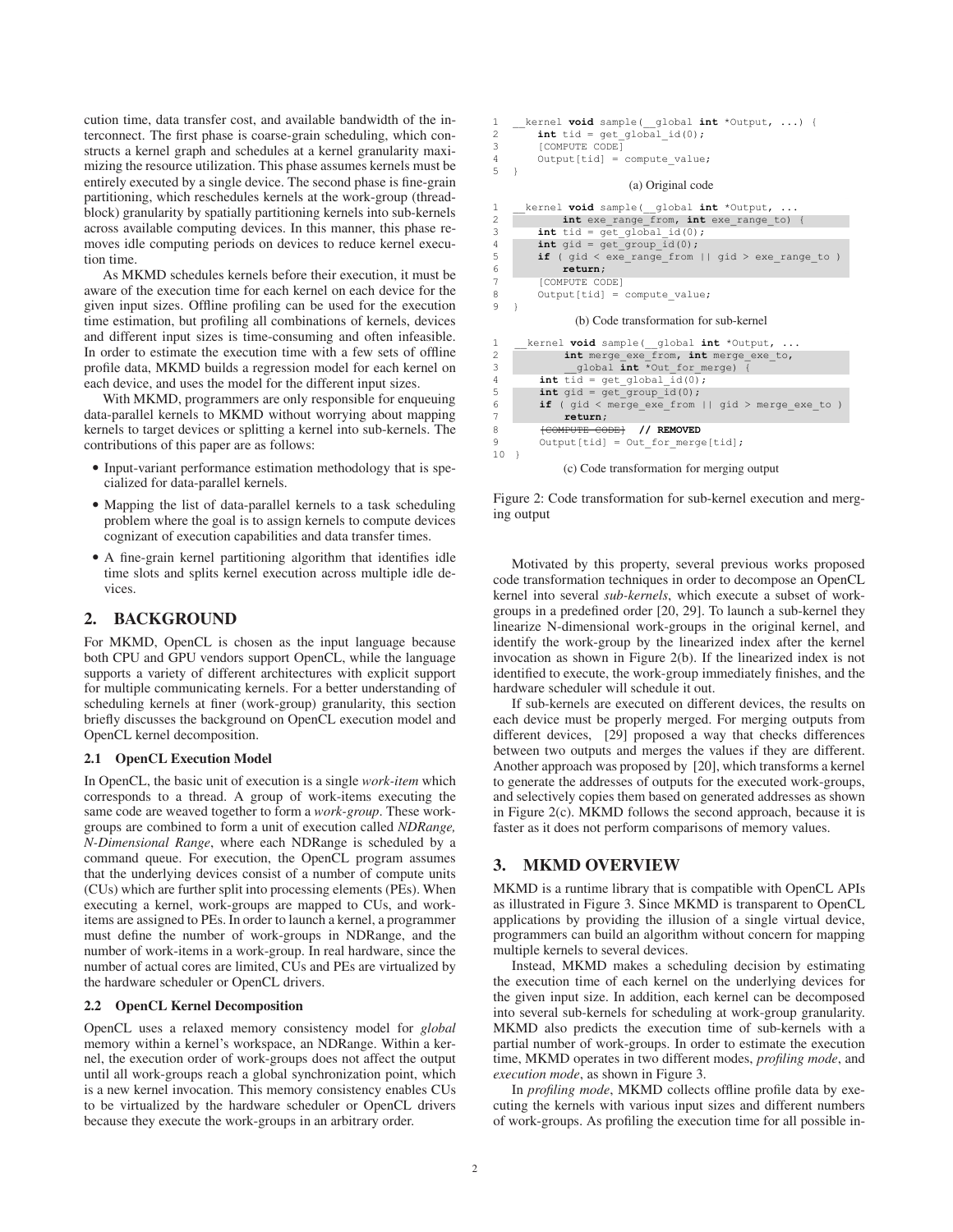

Figure 3: MKMD workflow that operates in profiling mode and execution mode. In profiling mode, MKMD builds a mathematical model with a set of profile data for the execution time prediction. In execution mode, MKMD predicts the execution time of kernels on various input sizes using the model, and schedules kernels based on the predicted time.

put sizes and numbers of work-groups is unrealistic, MKMD profiles kernels on each devices with a set of few representative inputs and work-groups, and performs a regression analysis to construct a mathematical model for a wide range of input and work-group sizes. In order to facilitate the regression analysis, MKMD statically analyzes kernels to approximate the computational complexity. Details of the modeling are discussed in Section 4.

Once the offline analysis is done, MKMD can be run in *execution mode*, which follows five steps as shown in Figure 3; 1) Kernel graph construction; 2) Coarse-grain scheduling; 3) Fine-grain multi-kernel partitioning; 4) Sub-kernel generation; and 5) Execution.

For the kernel graph construction, MKMD analyzes the parameters of each kernel, determines the data (buffer) flow between kernels, and then constructs the graph. In the next step, MKMD performs coarse-grain scheduling, which assigns kernels to the devices considering kernel dependencies, predicted execution time, and buffer transfer cost between the devices. After coarse-grain scheduling, MKMD runs fine-grain partitioning to improve the scheduling results, in which the scheduler could have left some devices idle for certain amount of time due to insufficient kernel-level parallelism. In order to utilize those idle devices, MKMD decomposes a kernel into a set of *sub-kernels* at work-group granularity, offloads them to available devices, and adjusts the scheduling results.

After the scheduling decision is made, MKMD executes kernels by generating the actual OpenCL commands for each device, which include both kernel executions and data transfers. The details of MKMD scheduling and partitioning are discussed in Section 5.

## 4. EXECUTION TIME MODELING

In order for MKMD to schedule kernels before it runs kernels, it must be aware of the execution time for each kernel on each device for the given input sizes. One way to estimate the kernel execution

```
1 
\overline{2}3 
4 
5 
6 
7
8 
    __kernel void square_matmul(__global float *C,
          __global float *A, __global float *B, int N) {
      int i = get\_global_id(0);int j = get\_global_id(1);for (int k = 0; k \le N; ++k)
    tmp += A[i * N + k] * B[k * N + j];<br>
C[i * N + j] = tmp;} 
                      (a) Matrix multiplication
1 
\overline{2}3 
4 
      __kernel void vadd(__global float *C,
           __global float *A, __global float *B, int N) {
      int i = get\_global_id(0);
```

```
 int T = get_global_size(0);
 for (int k = i; k < N; k += T)
   C[k] = A[k] + B[k];} 
                   (b) Vector addition
```
5 6 7

Figure 4: Upper bounds of trip count. The upper bounds are statically determined as N for (a), and  $\frac{N}{T}$  for (b)

time is to refer to the offline profile data, which is gathered by varying the combination of the number of work-groups, input size, and device. However, it is often impractical to profile for every possible input size.

To avoid a large number of profiling, another approach is to build a model to predict the execution time for the given input size. To build such a model, the relation between computational cost and a given input must be analyzed first. Prior research has examined experimental algorithmics in order to analyze the asymptotic cost of programs using representative input sets [5, 22, 27, 34]. The intuition behind these works is that the asymptotic cost can be inferred from several executions with different input size by extrapolating the trend of the result. [22] showed that a large number of input sets may be required as there are some cases where cost functions are hard to be discovered. To improve the accuracy on these cases, [34] narrowed down the domains to specific data structures, and [5] applied regression analysis techniques.

Although previous studies showed that empirical analyses can provide accurate cost of a program, they mainly target legacy sequential applications on conventional processors. As traditional software has dynamic behaviors and faces difficulties in static analysis due to complex data structures, asymptotic analyses may require considerable amount of profile data.

However, the asymptotic cost of OpenCL kernels can be statically analyzed in many cases due to restrictions of the programming model and their deterministic properties. First, OpenCL does not allow recursive calls, so expensive inter-procedural analysis can be avoided by inlining function calls. Second, it prohibits system calls and double pointers (pointers of pointers), which make kernels more deterministic and easy to analyze. Third, the number of work-items and the input/output size of the kernel is predefined before kernel launch, thus the upper bound of the loop can be statically determined for many cases [11, 12].

Based on these observations, this work investigates the potential of static analysis on OpenCL kernels, proposes an efficient methodology that requires a few input sets for modeling the execution time, and evaluates the accuracy of proposed approach. Note that if the cost function cannot be analyzed statically, it can also be modeled using more profile data [5].

To illustrate the static cost analysis, Figure 4 shows two simple code examples. In Figure 4(a), the upper bound of the loop trip count is N, which is passed by the host program. Because the kernel code is executed by the number of work-items defined by the host program, the asymptotic cost of the kernel is  $O(TN)$ , where T is the number of work-items.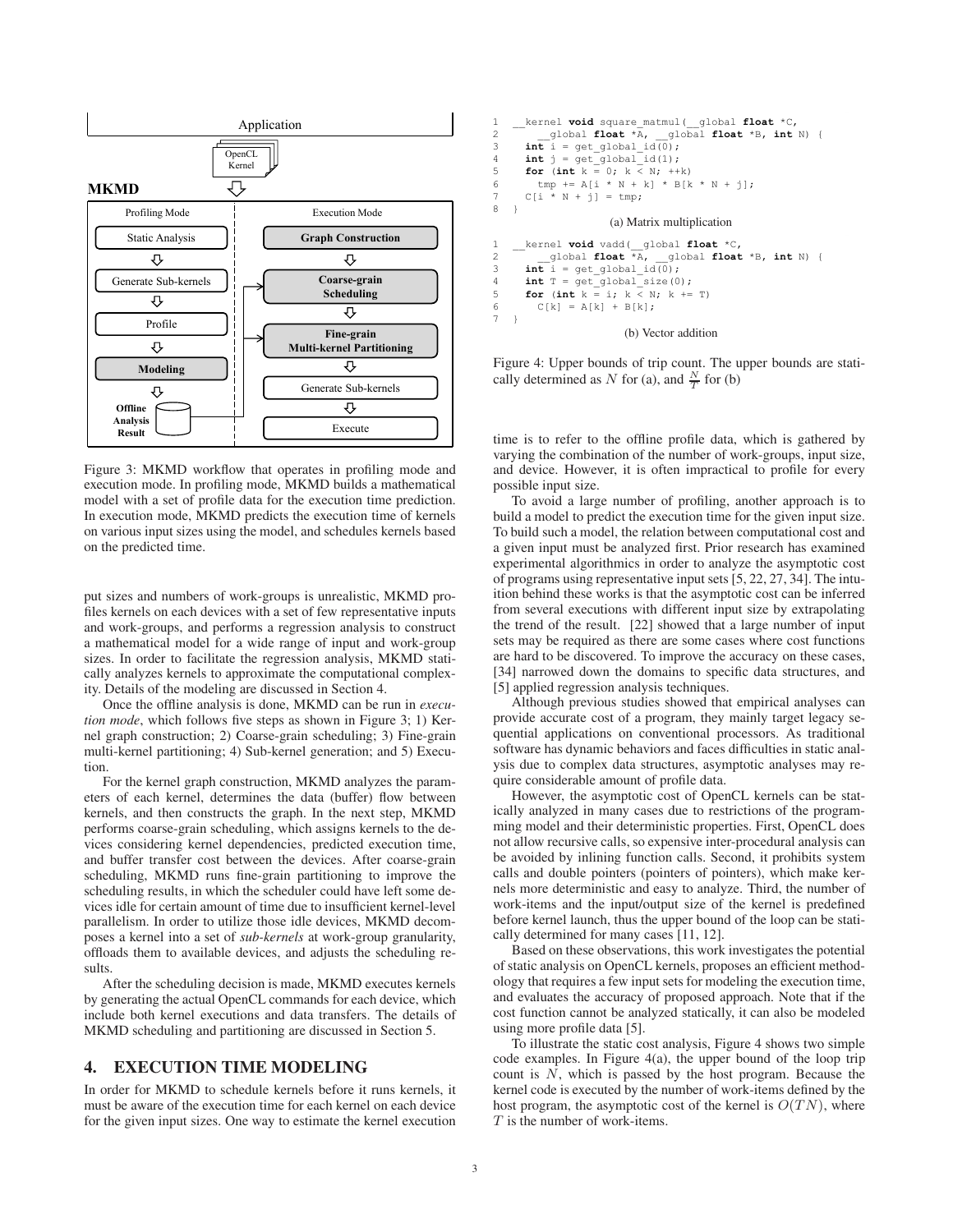

Figure 5: Scalability of execution time on NVIDIA GTX760 varying input sizes and the number of enabled work-items  $(T)$ . The execution time is linear to the value of cost function  $Tf(x_1, ..., x_N)$ .

In contrast, some kernels are launched with a fixed number of work-items, but each work-item iterates until all input elements are properly handled as shown in Figure 4(b). In this case, the upper bound of the loop trip count is analyzed as  $\frac{N}{T}$ . Because the code will also be executed by  $T$  work-items, the asymptotic cost of this kernel becomes as  $O(N)$ .

Since the asymptotic cost can be regarded as the dynamic instruction count in the worst case, the estimated dynamic instruction count can be defined as,

$$
c \times Tf(x_1, ..., x_N)
$$
 (1)

where  $c$  is an estimated coefficient,  $T$  is the number of work-items, and  $x_i$  is a variable that can affect the trip count of a loop in the kernel. Consequently, the estimated execution time on a device,  $Time_{est}$  can be defined as

$$
Time_{est} = \frac{CPI}{Freq_{clock}} \times c \times Tf(x_1, ..., x_N)
$$
 (2)

In Equation 2,  $CPI$  (cycles per instruction) and  $Freq_{clock}$  differ by device properties (e.g. the number of cores and memory hierarchies), while the value of  $Tf(x_1, ..., x_N)$  can be determined statically at compile time. Therefore, the new coefficient,  $\frac{CPI}{Freq_{clock}} \times c$ , is estimated using a regression analysis.

To explain, Figure 5 illustrates the execution time of several benchmarks from NVIDIA SDK [26], varying input sizes and the number of work-items. Each legend represents the execution with different input parameters. The X-axis in the figure is the value of the cost function,  $Tf(x_1, ..., x_N)$ , varying the number of workitems,  $T$ , with the technique discussed in Section 2.

As shown in the figure, for the same input size, the execution time is linear to the value of the cost function. Also, the slopes,

| <b>Kernel</b>       | $f(x_1, , x_N)$                      | Avg. Error $(\% )$ |             |
|---------------------|--------------------------------------|--------------------|-------------|
|                     |                                      | 20 profiles        | 40 profiles |
| <b>Blackscholes</b> | $8^{th}$ Arq                         | 2.12               | 1.27        |
| N-body              | $8^{th}Arq$<br>LocalSize(0)          | 1.72               | 1.23        |
| MatrixMul           | $6^{th}$ Arg                         | 1.4                | 0.9         |
| FDTD3d              | $6^{th}$ Arq                         | 1.98               | 1.45        |
| SobelFilter         |                                      | 1.18               | 0.97        |
| MedianFilter        |                                      | 1.06               | 0.98        |
| K-Means             | $4^{th}$ Arg $*$ 5 <sup>th</sup> Arg | 1.42               | 1.18        |

Table 1: Execution time estimation on NVIDIA GTX 760. The cost functions,  $f(x_1, ..., x_N)$ , were statically analyzed. For example,  $8<sup>th</sup> Arg$  means that the value of the  $8<sup>th</sup>$  argument is the trip count of a loop in the kernel.  $LocalSize(0)$  means the work-item count per work-group in the first dimension, while the constant 1 means that a loop was not found in the kernel.

 $CPI$  $F_{reqclock}$   $\alpha$ , are equivalent regardless of the input size. This dignity Figure 5 (a) and (b) show the same initial cost over different  $\div \times c$ , are equivalent regardless of the input size. Although input sizes, (c) and (d) show different initial cost despite the same value of the cost function. The reason is that the number of workitems  $(T)$  is controlled by the software methodology as discussed in Section 2, which activates the entire number of work-items first, and selectively disables work-items by exiting work-items immediately. In other words, the fixed cost increases as the total number of work-items grows.

Because Blackscholes in NVIDIA SDK uses the fixed number of work-items similar to the example shown in Figure 4(b), and Nbody runs with a relatively small number of work-items, the initial cost is similar regardless of the input size. On the other hand, the other benchmarks, (c) and (d), have different initial cost because they increase the number of work-items as the input size grows. Note that the initial cost is linear to the number of work-item, but it still can be different across devices. Therefore, initial cost must also be considered during regression analysis, and the final equation for the execution time can be expressed as,

$$
y = \beta_1 T f(x_1, \dots, x_N) + \beta_2 T + \epsilon \tag{3}
$$

With Equation 3, the tuple,  $\langle y, Tf(x_1, ..., x_N), T \rangle$ , is recorded for each profile-run, and then  $\beta_1$ ,  $\beta_2$ , and  $\epsilon$  are modeled through the regression analysis. Once the values of  $\beta_1$ ,  $\beta_2$ , and  $\epsilon$  are modeled, the execution time  $\hat{y}$  can be estimated in runtime by putting the real value of the tuple.

In order to evaluate the accuracy of the execution time model, OpenCL applications from NVIDIA SDK and Rodinia [3] were used. Table 1 shows the estimation result for a subset of applications from two benchmark suites on NVIDIA GTX 760. The execution time models were constructed with 20 and 40 sets varying input sizes and work-group sizes. The sizes of input for the profiling were more than 100 MB. The second column of Table 1 describes the cost function,  $f(x_1, ..., x_N)$ , which is analyzed at compile time. To compute the average error rate, 100 executions were performed with random inputs and work-group sizes, and the estimated time was compared with the observed time.

As shown in Table 1, the average performance prediction error with random input remained under 3% with 20 profiling sets, and under 2% with 40 profiling sets.

## 5. MKMD SCHEDULING

With a regression model constructed through profiling, MKMD schedules multiple kernels to execute them in the least time. This section discusses how to construct the kernel graph, and how to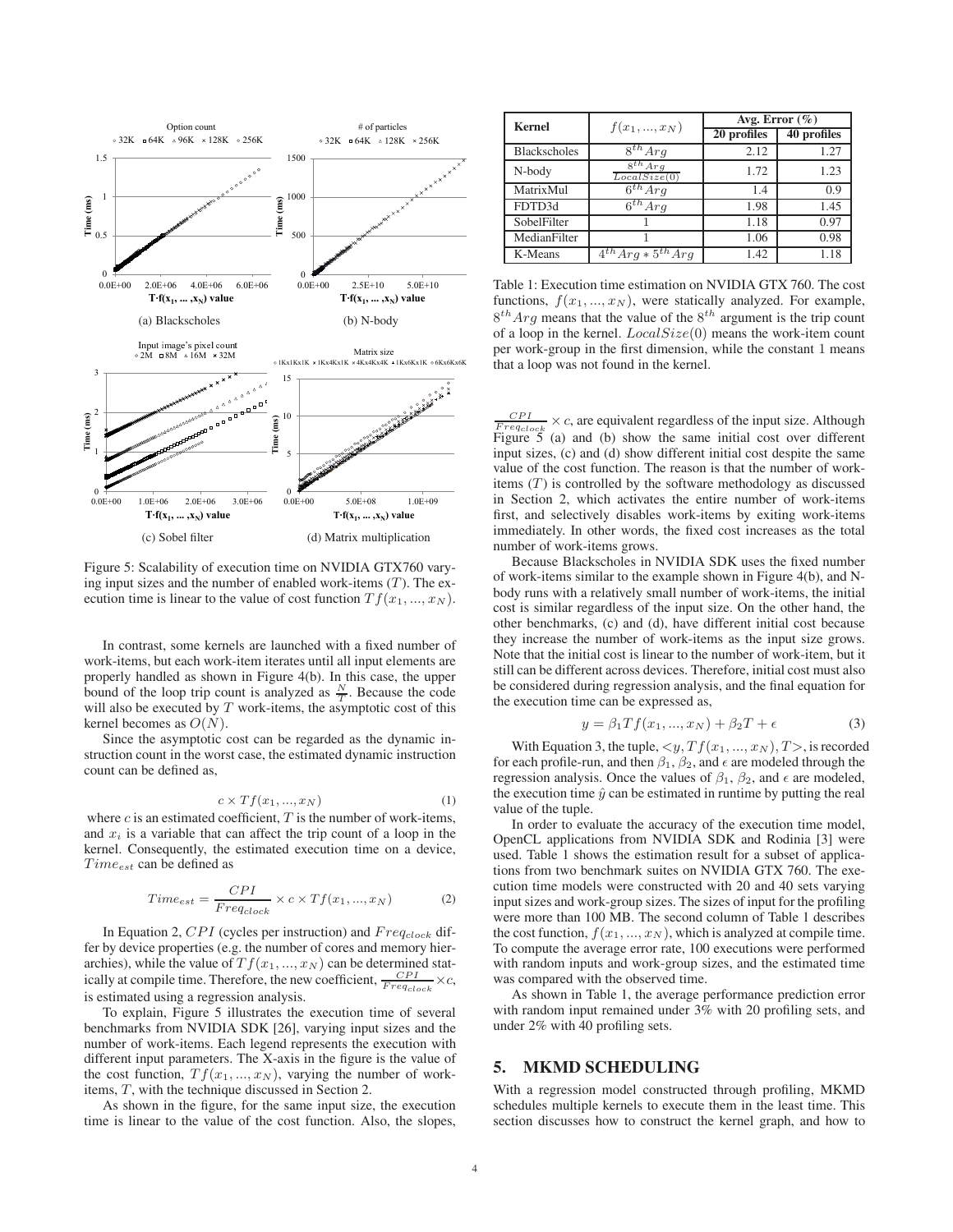schedule the kernels in coarse granularity and partition them in finer granularity.

#### 5.1 Kernel Graph Construction

In order to launch multiple OpenCL kernels, the application enqueues kernels in a specific order defined by programmer. After enqueuing multiple kernels, the application issues the queue using one of OpenCL APIs, such as *clFlush* or *clFinish*. Upon this issue request, MKMD analyzes the dependencies between kernels to ensure that outputs are available for consuming kernels. Since kernels in the queue are supposed to be executed once, MKMD constructs a directed acyclic graph (DAG), which is called the *kernel graph*, where nodes  $(V_i)$  and edges  $(E_{i,j})$  correspond to the kernels and buffers, respectively.

Each node has the average execution time of the kernel for all devices as a node weight. Likewise, each edge contains the buffer transfer time as the edge weight, which can be computed by the buffer size divided by the interconnect bandwidth.

For the initial and final buffer transfers between the host program and devices, MKMD also adds a *source* node and a *sink* node to the graph. The source node has only out-edges that correspond to the initial buffers from the host program, whereas the sink node has only in-edges that correspond to the buffer being transferred to the host. During scheduling, these two nodes are forced to be scheduled in the CPU device, which shares the address space with the host program. Note that the node weights of both source and sink nodes are zero because they do not have actual computation.

#### 5.2 Coarse-grain Scheduling

Once the kernel graph is constructed, MKMD schedules a task in kernel granularity using a list scheduling algorithm. The basic idea of list scheduling is to compute priorities of tasks, and make a list of tasks ordered by the priorities. With the list, the scheduler repeatedly selects the task with the highest priority, and assign it to a resource that can accommodate the task.

Many prior researches have utilized list scheduling [23] for certain cases [2, 32, 33]. The way that MKMD schedules in kernel granularity is similar to the HEFT algorithm [33] as MKMD targets heterogeneous OpenCL devices, but uses different metrics due to the interconnect.

For listing the kernels, MKMD traverses down the graph from the source node computing the priority of the node,  $P(V_i)$ , defined as

$$
P(V_i) = \begin{cases} W(V_i) + \max_{V_j \in Succ(V_i)} (W(E_{i,j}) + P(V_j)), & V_i \neq V_{sink} \\ 0, & \text{otherwise} \end{cases}
$$
(4)

where  $W(V_i)$  is a node weight, and  $W(E_{i,j})$  is an edge weight from a node to the immediate successors. Because  $P(V_i)$  is accumulated with the max value of successors  $P(V_i)$  as shown in Equation 4, the list ordered by the priority is topologically ordered, which means that it is guaranteed that all predecessor kernels are scheduled before scheduling a kernel. After the prioritization, MKMD selects the kernel with the highest priority in the list, and schedules it on a device.

The first step for the selected kernel is to find the earliest slot for each device. Note that a kernel cannot be scheduled before predecessors finish, and must wait for the data from predecessors to be transferred if they are scheduled in different devices. Therefore, the **earliest start-able time** of kernel i on device k,  $EST(V_i, D_k)$ , can be defined as

$$
EST(V_i, D_k) = \max_{V_j \in Pred(V_i)} \{ KT_{end}(V_j) + T_{trans}(V_j, E_{j,i}, k) \}
$$
\n
$$
(5)
$$



Figure 6: Coarse-grain scheduling result on three heterogeneous devices. Dotted arrows presents the buffer transfer between devices. PCI bus operates in full-duplex, but GTX760 and i3770 experience input and output congestion respectively.

where  $KT_{end}(V_i)$  is the scheduled finish time of the predecessor kernel  $V_j$ , where  $T_{trans}(V_j, E_{j,i}, k)$  is the buffer transfer time from the scheduled device of predecessor  $V_j$  to device  $k$ .

Note that if predecessors are scheduled in different devices, buffers cannot be transferred to device  $k$  at the same time, but transferred in serial. Thus,  $T_{trans}(V_i, E_{i,i}, k)$  is defined as

$$
T_{trans}(V_j, E_{j,i}, k) = \begin{cases} \frac{W(E_{j,i}) \times BW_{max}}{AvailBW(KD(V_j), k)}, & KD(V_j) \neq k\\ 0, & \text{otherwise} \end{cases}
$$
(6)

where  $W(E_{j,i})$  is the estimated transfer time at full bandwidth,  $KD(\hat{V}_j)$  is the scheduled device of the predecessor  $V_j$ , and  $AvailBW()$  returns the available bandwidth between two devices being aware of the buffer transfer schedule.

Once  $EST(V_i, D_k)$  is computed for each device, the next step is to find a device that can finish the kernel in the earliest time. Because  $EST(V_i, D_k)$  does not consider if the device k has available time slots in which the execution time of kernel  $i$  fits, the **earliest finish-able time** of kernel i on device k,  $EFT(V_i, D_k)$ , can be defined as

$$
EFT(V_i, D_k) = AvailableST(V_i, D_k) + T_{exe}(V_i, D_k)
$$
 (7)

where  $T_{exe}(V_i, D_k)$  is the estimated execution time of kernel i on device  $k$ , and  $AvailEST()$  returns the available earliest start-able time of device k after  $EST(V_i, D_k)$  where  $T_{exe}(V_i, D_k)$  fits into.

With  $EFT$ , the final schedule device, schedule start time, and schedule end time of the kernel are defined as:

$$
KD(V_i) = \underset{k \in Devs}{\operatorname{argmin}} \{EFT(V_i, D_k)\}
$$
\n(8)

$$
KT_{start}(V_i) = AvailableST(V_i, KD(V_i))
$$
\n(9)

$$
KT_{end}(V_i) = EFT(V_i, KD(V_i))
$$
\n(10)

Figure 6 shows the scheduling result for the same application shown in Figure 1 on a system with three different devices, Intel i3770, NVIDIA GTX 760, and GTX 750. As shown in Figure 6, the coarse-grain scheduling considers kernel dependencies and the interconnect between devices, but still leaves some devices idle for considerable amounts of time. For example, i3770 is idle from 53 ms, and GTX750 is idle from 138 ms. In order to remove the idle periods from coarse-grain scheduling, MKMD performs finegrain multi-kernel partitioning on the results, which is discussed in Section 5.3.

#### 5.3 Fine-grain Multi-kernel Partitioning

The basic idea of partitioning is to split the kernel into finer granularities, *work-groups*, and then offload some work-groups to the idle devices so that the original device can finish the kernel earlier. As discussed in Section 2.2, an OpenCL kernel can be selectively executed at work-group granularity. Through the transformed kernel, MKMD can decompose a kernel into several *sub-*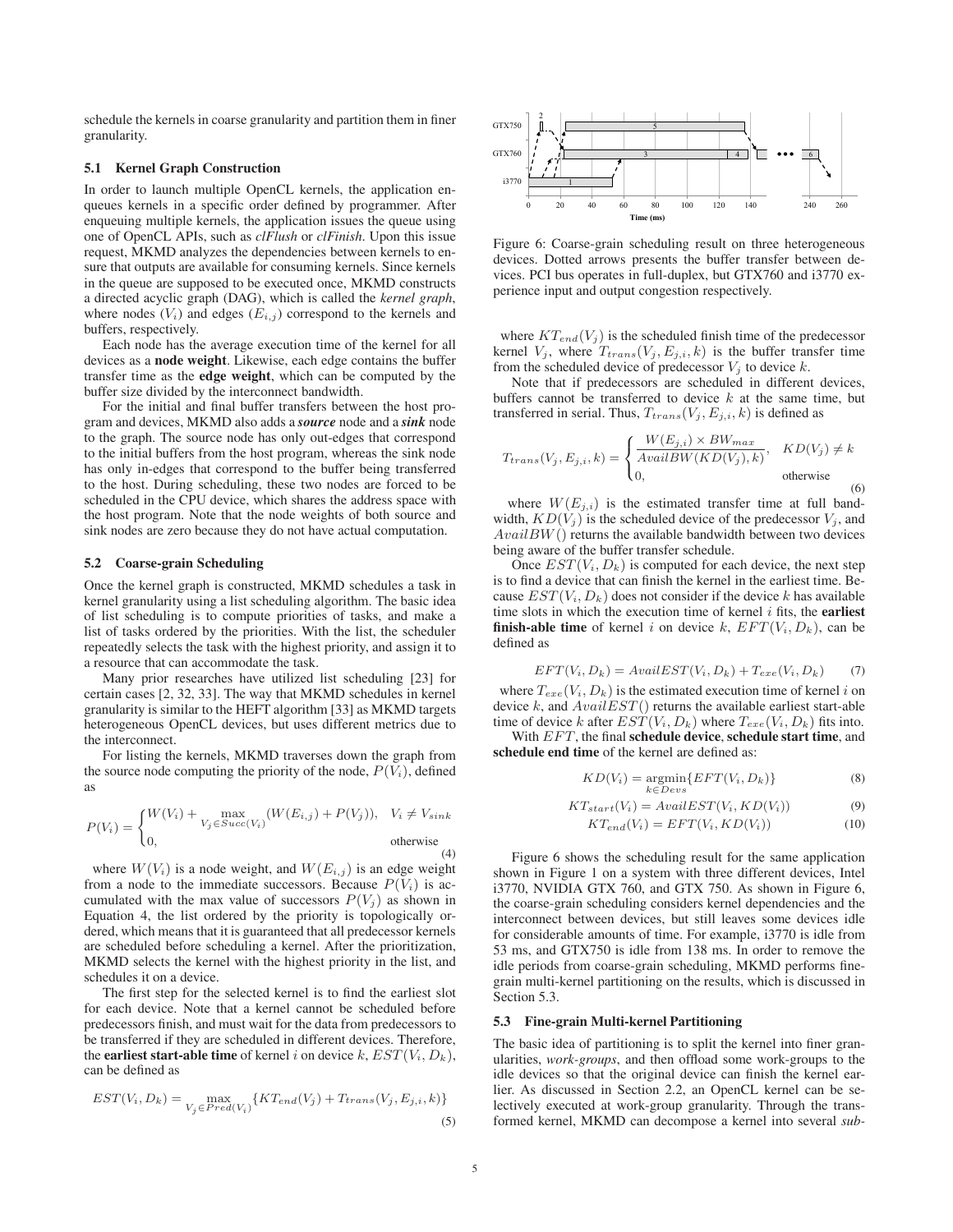

Figure 7: Available compute-time slots (dotted-squares) for partitioning kernel 3. Because kernel 3 depends on kernel 2 (arrow), the lower bound and upper bound of available time slots are the finish time of kernel 2 and 3 respectively.

*kernels*, and distribute them across multiple devices as balanced as possible based on the coarse-grain scheduling result. To achieve this, MKMD follows several steps, prioritization, device availability identification, partitioning, and adjusting successors' schedule.

Prioritization: For fine-grain multi-kernel partitioning, MKMD must consider the effects of partitioning on the overall scheduling result. To illustrate, in Figure 6, finishing kernel 6 in the earliest time is the objective, but the kernel depends on the results from kernels 4 and 5. Again, kernel 4 is dependent on kernel 3, which is also dependent on kernel 2. Because the earliest scheduled kernel has a higher chance to have larger impact on later kernels as they are scheduled with the consideration of kernel dependencies, MKMD prioritizes the kernels by the order of schedule start time from the coarse-grain scheduling result.

Starting from the kernel with the highest priority, MKMD partitions a kernel by offloading work-groups from the scheduled device to other devices. In Figure 6, MKMD starts from kernel 1, but kernels 1 and 2 cannot be partitioned because of interconnect bandwidth saturation. Thus, kernel 3 becomes the first kernel that will be actually partitioned.

Device availability identification: When offloading workgroups to other devices, MKMD must identify the temporal availability of the devices, so MKMD first identifies the *available time slots* for each device. Then, a time slot becomes the basic unit to which work-groups are offloaded. Note that one device can have multiple time slots as it can be idle intermittently.

Available time slots for each device can be easily identified from the scheduling result, but it is important to keep the consistency that the offloaded work-groups cannot be executed before predecessor kernels finish. For this reason, the time slots have lower and upper limits where the lower limit is the latest finish time of predecessor kernels, and the upper limit is the finish time of the kernel to be partitioned. Figure 7 visualizes available time slots for partitioning kernel 3 from the coarse-grain scheduling example in Figure 6. Because kernel 3 depends on kernel 2, the lower bound is the finish time of kernel 2.

Partitioning: With available time slots for each device, MKMD partitions a kernel to minimize the schedule length by offloading work-groups to available slots. The problem of minimizing the schedule length is a bin-packing problem when time slots and work-groups are mapped to bins and objects respectively. Binpacking is a NP-hard problem, but the partitioning must be done quickly because the entire process of MKMD is done in runtime. Therefore, MKMD uses a *hill-climbing greedy heuristic*, which is further discussed in Section 5.4.

Schedule adjustment: As a result of partitioning, the schedule length of a kernel can be reduced, and successor kernels can start execution earlier. Therefore, MKMD adjusts the schedules of successor kernels after partitioning. In order to minimize the overhead, MKMD does not change the scheduled device of successor kernels, but only adjusts successors' start time.

Overall, Algorithm 1 shows a high-level description of multikernel partitioning. In the algorithm, the first line prioritizes kernels

| <b>Algorithm 1</b> Multi-kernel partitioning                                          |  |  |
|---------------------------------------------------------------------------------------|--|--|
| 1: $V[1N] \leftarrow$ kernels ordered by the start time                               |  |  |
| 2: for $i = 1$ to N do                                                                |  |  |
| 3:<br>$V_i \leftarrow V[i]$                                                           |  |  |
| 4:<br>Reschedule $V_i$ to $EST(V_i, KD(V_i))$                                         |  |  |
| $LB \leftarrow \max_{V_j \in Pred(V_i)} \{ KT_{end}(V_j) \}$<br>5:                    |  |  |
|                                                                                       |  |  |
| 6:<br>$UB \leftarrow KT_{end}(V_i)$                                                   |  |  |
| 7:<br>for $k = 1$ to NUM <sub>dens</sub> do                                           |  |  |
| 8:<br>$List_{slot}$ [k] $\leftarrow$ Available time slots between LB and UB           |  |  |
| 9:<br>end for                                                                         |  |  |
| 10:<br>Partition $V_i$ to List <sub>slot</sub> [1NUM <sub>dens</sub> ] by work-groups |  |  |
| <b>if</b> Partitioned <b>then</b><br>11:                                              |  |  |
| 12:<br>Create new nodes $\underset{p \in Partitions}{\text{SET}} \{V_{i,p}\}$         |  |  |
| Update $DAG$ with new nodes<br>13:                                                    |  |  |
| 14:<br>Update <i>Schedule</i> with the partition result                               |  |  |
| end if<br>15:                                                                         |  |  |
| $16:$ end for                                                                         |  |  |

by the schedule start time, and lines 5-9 compute available time slots for a kernel. After that, a kernel is partitioned into the time slots as shown at line 10, and the kernel graph and the schedule are updated in lines 12-14. For line 10, Section 5.4 explains how to partition a kernel into time slots in detail. As a result of partitioning, the execution time of the kernel will be reduced. This means that the following kernels that were dependent on the partitioned kernel now can be scheduled earlier. For this reason, before partitioning, the algorithm reschedules the kernel to the earliest start-able time (EST) on the same device as shown at line 4 in Algorithm 1.

#### 5.4 Partitioning a Kernel to Time Slots

As discussed in Section 5.3, partitioning a kernel across multiple time slots can be reduced to a bin-packing problem as the objective is to minimize the finish time by packing work-groups into time slots. In addition, there are two more challenges to be considered.

The first challenge is that the usage of interconnect bandwidth must be considered when work-groups are offloaded. For example, even if a device has a large available time slot for a specific kernel, offloading work-groups may not be possible if interconnect bandwidth is saturated during the period because the input cannot be transferred.

Another challenge is that the cost of merging output may occur if sub-kernels are executed on different physical devices. Because different physical devices use different address spaces, sub-kernels will generate *partial* results in their own address space. Using the methodology discussed in Section 2.2, several partial results can be merged efficiently by executing the *merge-kernel*. Because the merge-kernel is executed for merging two partial results, the cost of merging grows as the number of devices that execute sub-kernels increases.

Partitioning Heuristic: To tackle these challenges, the optimal partitioning solution can be found through an exhaustive search, but the overhead will be significant. Since MKMD partitioning is performed at runtime before the execution, MKMD uses a *hill climbing heuristic* to minimize the overhead. The inputs of the partitioning algorithm are the scheduled time slot from coarse-grain scheduling and available time slots for each device.

The hill climbing algorithm starts from a coarse-grain scheduling solution, which is the state where all the work-groups are assigned to a scheduled slot. Next, it duplicates the current state to several candidate states. The number of candidates is as many as the number of available time slots. Once candidate states are created,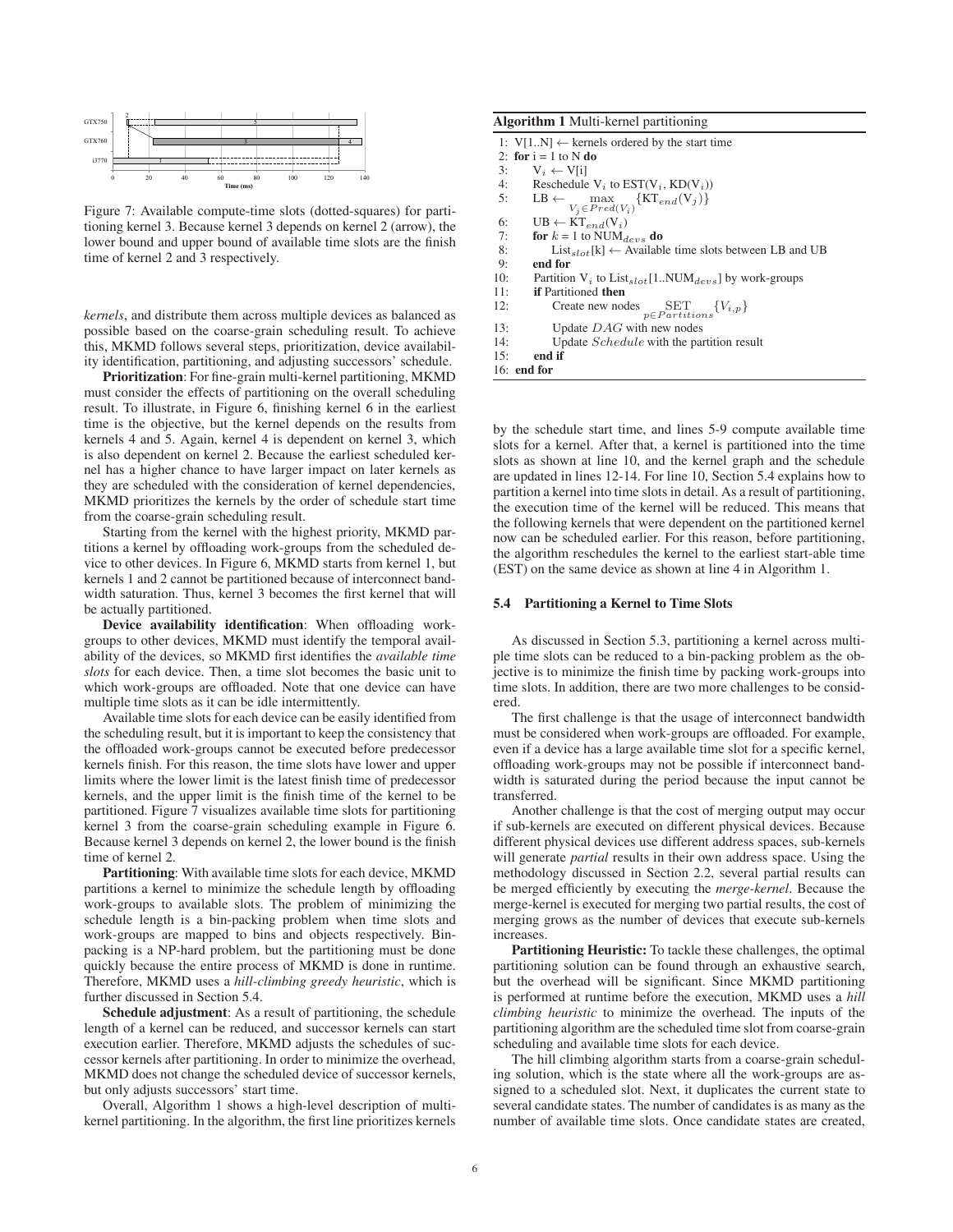|  |  | Algorithm 2 Kernel partitioning to available time slots |
|--|--|---------------------------------------------------------|
|--|--|---------------------------------------------------------|

| 1: Slots[1S-1] $\leftarrow$ all available time slots in List <sub>slot</sub> [1Num <sub>devs</sub> ]           |
|----------------------------------------------------------------------------------------------------------------|
| 2: $Slost[S] \leftarrow Scheduled time slot for kernel v$                                                      |
| 3: currState.Slots $[1S] \leftarrow$ Slots $[1S]$                                                              |
| 4: $W_{off} \leftarrow$ number of work-groups to offload at a time                                             |
| 5: Time $_{curr} \leftarrow \max_{s \in S}$ {currState.Slots[s].FinishTime}                                    |
| 6: Time <sub>prev</sub> $\leftarrow$ Time <sub>curr</sub> + 1                                                  |
| while $Time_{curr} < Time_{prev}$ do<br>7:                                                                     |
| 8:<br>$Time_{prev} \leftarrow Time_{curr}$                                                                     |
| $nextState[1S] \leftarrow currState$<br>9:                                                                     |
| $s_{from} \leftarrow \text{argmax}\{\text{currState.S}lots[s].\text{FinishTime}\}\$<br>10:<br>$s \in S$        |
| 11:<br>for $s = 1$ to S do                                                                                     |
| 12:<br>nextState[s].tryOffload(s $_{from}$ , s, W <sub>off</sub> )                                             |
| 13:<br>end for                                                                                                 |
| $s_{pick} \leftarrow \text{argmax}\{\text{nextState},\text{Slots[s].} \text{FinishTime}\}$<br>14:<br>$s \in S$ |
| 15:<br>currState $\leftarrow$ nextState[ $s_{pick}$ ]                                                          |
| $\text{Time}_{curr} \gets \max_{s \in S}\{\text{currState.Slots[s].} \text{FinishTime}\}$<br>16:               |
| 17: end while                                                                                                  |

## 18: return currState.Slots



Figure 8: Kernel partitioning process. The decimal numbers in a parenthesis shows the ratio of work-groups. The mark (M) is the cost for mering nonlinear outputs.

each candidate attempts to offload a fixed number of work-groups to their available time slot.

While candidates offload the work-groups, they estimate the execution time considering available interconnect bandwidth, amount of buffer transfer, and additional cost for merging outputs. During the estimation, MKMD also checks if the execution time for offloaded work-groups fits in the time slot, or if the finish time of the slot is later than the upper bound. In this case, the candidate is disqualified.

Among qualified candidates, the algorithm picks the candidate who finishes the kernel in the earliest time. The current state is updated with the picked candidate state, and the algorithm repeats the process of finding candidates until no candidate state is found.

Algorithm 2 describes the procedure of partitioning. In the algorithm, line 9 corresponds to duplicating the current state to several candidate states, and in lines 11-13, each candidate state tries offloading a fixed number of work-groups to a different time slot. While the algorithm tries to offload in line 12, it considers current status of the interconnect, and the merge cost in case of kernel de-

| Device        | <b>Intel Core i7</b><br>3770 | <b>NVIDIA</b><br><b>GTX 760</b> | <b>NVIDIA</b><br><b>GTX 750 Ti</b> |
|---------------|------------------------------|---------------------------------|------------------------------------|
| # of Cores    | 4 (8 Threads)                | 1152                            | 640                                |
| Clock Freq.   | 3.2 GHz                      | 0.98 GHz                        | $1.02$ GHz                         |
| <b>Memory</b> | 32 GB DDR3                   | 2 GB GDDR5                      | 2 GB GDDR5                         |
| (B/W)         | $(12.8 \text{ GB/s})$        | $(192 \text{ GB/s})$            | $(88 \text{ GB/s})$                |
| Peak Perf.    | 435.2 GFlops [13]            | 2,258 GFlops                    | 1,306 GFlops                       |
| OpenCL Ver.   | Intel SDK 2013               | CUDA SDK 5.5                    |                                    |
| PCIe(B/W)     |                              | 3.0 x8 x2 (7.88 GB/s)           |                                    |
| OS.           | Ubuntu Linux 12.04 LTS       |                                 |                                    |

Table 2: Experimental Setup

composition. After the offloading trials, in line 14, the algorithm picks the candidate state which finishes the earliest time.

Note that the trip count of the while loop in lines 7-17 can be controlled by defining  $W_{off}$  as the total number of work-groups divided by the trip count. In MKMD, the trip count of the while loop is limited to 100 to reduce the time complexity. In other words, each iteration tries to offload 1% of work-groups, and reaching 100 iterations means that all work-groups are offloaded to other time slots. Therefore, in most cases, the while loop stops iterating before it reaches the limit of 100. As the while loop is reduced to a constant, the final time complexity of the partitioning algorithm is  $O(S)$ , where S is the number of time slots.

As a result of the algorithm, kernel 3 in Figure 7 is partitioned as shown in Figure 8(a). After partitioning the rest of kernels, the final scheduling result is illustrated in Figure 8(b).

#### 5.5 Overhead and Limitations

The coarse-grain scheduling costs  $O(V^2K)$ , where V is the number of kernels and  $K$  is the number of device. After the coarse-grain scheduling, partitioning is performed for each kernel at the cost of  $O(VS)$ , where S is the number of time slots. Because the number of time slots can not exceed  $V \times K$ , the partitioning algorithm is in proportion to to  $V^2K$  as well. Therefore, the entire cost of MKMD scheduling algorithm is  $O(V^2K)$ , which is evaluated in Section 6.

Because MKMD makes a scheduling decision of multiple kernels based on the execution time model before it runs a kernel, it has two main limitations.

First, the scheduling decisions can be suboptimal for irregular applications, because they are hard to model the execution time. For example, if the trip count of a loop is varied by work-groups and it is dependent on the value of input array, it is difficult to build a model to predict the entire execution time.

Second, the scheduling decision is made assuming that all underlying devices are exclusive to the application until it finishes the execution. However, if other applications occupy the hardware resources in the middle of the execution, the scheduling result is not optimal anymore because available resources are changed.

## 6. EVALUATION

Implementation: MKMD was prototyped as a library, and it overloads OpenCL API calls from the application through dynamic linker redirection. Inside MKMD, it uses the Clang [4] for the OpenCL front-end, and the Low-Level Virtual Machine (LLVM) 3.6 [19] for the back-end. For execution of partial work-groups, LLVM transforms the kernel to a sub-kernel by adding a checking code to the beginning. Taking the range of linearized work-group indices as parameters, the checking code filters out the work-groups that are not in the range. Once the kernels are built, MKMD can operate in profiling mode for building a regression model. For each parameter, MKMD executes kernels multiple times with different numbers of work-groups.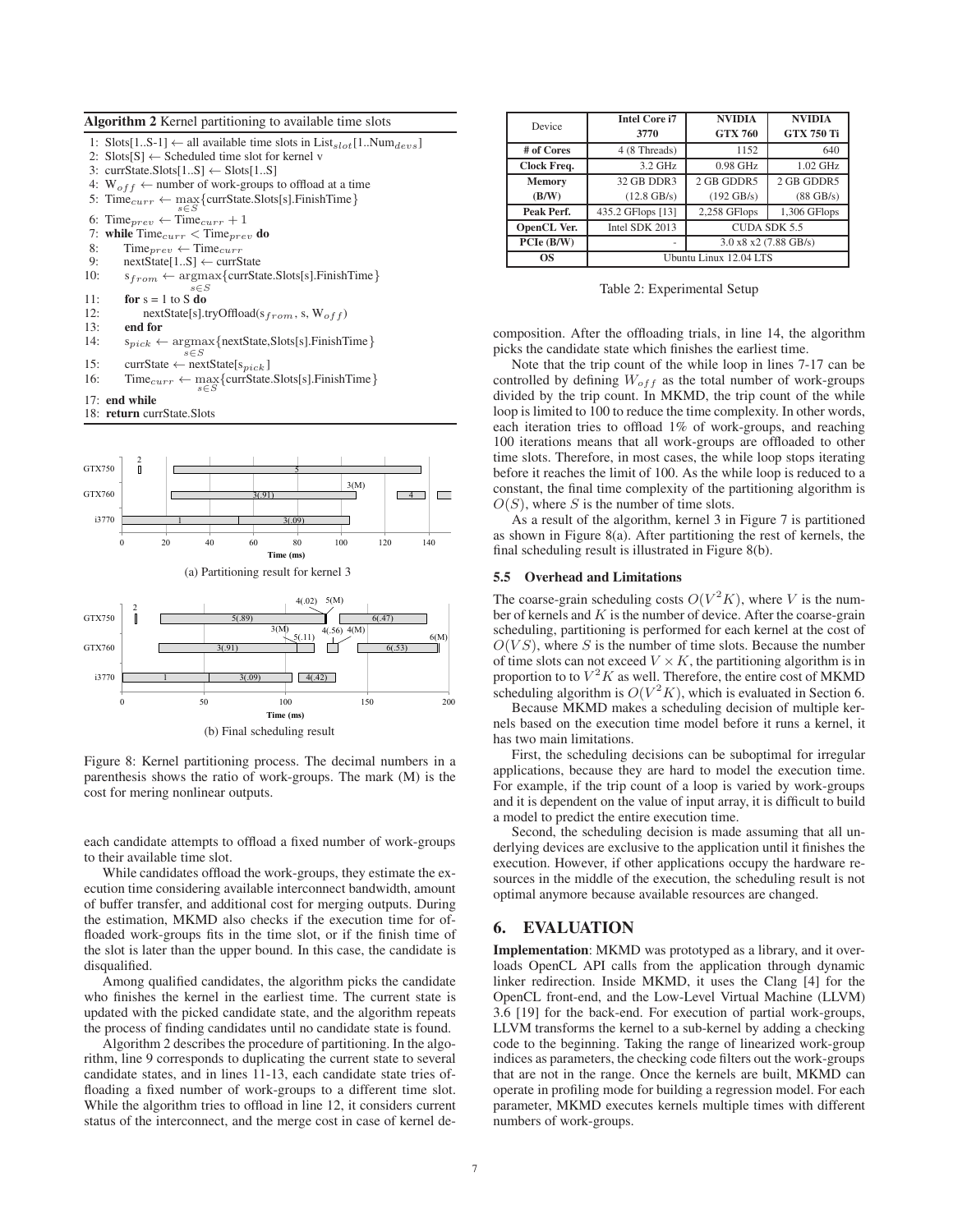| Name                         | <b>Equation</b>           | Domain                |  |
|------------------------------|---------------------------|-----------------------|--|
| Algebraic Bernoulli (ABE)    | $A^T X + X A - X B B^T X$ | <b>System Theory</b>  |  |
| <b>Biconjugate gradient</b>  | iterative method          |                       |  |
| stabilized (BiCGSTAB)        | with 11 operations        | <b>Linear Systems</b> |  |
| <b>Triple commutator</b>     | $ABC + BCA + CAB$         | Mathematics           |  |
|                              | $- BAC - ACB - CBA$       |                       |  |
| <b>Generalized Algebraic</b> | $A^T X E + E^T X A$       | <b>System Theory</b>  |  |
| <b>Bernoulli (GABE)</b>      | $-E^T X G X E$            |                       |  |
| <b>Reachability Gramian</b>  | $AP + PA^{T} + BB^{T}$    | Control Theory        |  |
| .Jacobi                      | $D^{-1}(L+U)x+D^{-1}b$    | <b>Linear Systems</b> |  |
| <b>Continuous Lyapunov</b>   | $AX + XA^T + Q$           | Control Theory        |  |
| <b>Continuous Algebraic</b>  | $A^T X + X A$             | Control Theory        |  |
| Riccati (CARE)               | $-XBR^{-1}B^TX + Q$       |                       |  |
| <b>Stein</b>                 | $AXA^T = X$               | Probability           |  |
| Singular value               | $U\Sigma V^T$             | Signal Processing     |  |
| decomposition (SVD)          |                           |                       |  |
| <b>Sylvester</b>             | $AX + XB - C$             | Mathematics           |  |

Table 3: Benchmark Specification

In execution mode, MKMD takes the list of OpenCL commands from the application, and performs scheduling as discussed in Section 5.

Baseline: For the experiments, we configured a real machine as shown in Table 2. The baseline of our experiment is in-order OpenCL execution on a single device assuming that the programmer picks the fastest device, GTX 760 in our experimental setup, and simply enqueues the OpenCL commands to that device. We also compared MKMD with the coarse-grain-only (*Coarse-Only*) algorithm, excluding the fine-grain multi-kernel partitioning. Scheduling assumes that initial status is where the host has initial inputs and the final status is that the final output is gathered to the host. Based on these statuses, kernels will be scheduled.

Benchmarks: In order to evaluate MKMD for more complex kernel graphs, we used linear algebra equations found in various scientific domains as our benchmarks. For each linear algebra kernel, we used the OpenCL implementation from NVIDIA SDK [26]. The equations and their domains are listed in Table 3. The sizes of vectors and matrices used in the equations are  $4K$  and  $4K \times 4K$ , respectively.

#### 6.1 Results

First, we measured the speedup of MKMD over in-order execution. As shown in Figure 9(a), MKMD performs better than in-order executions on every benchmark. The difference between Coarse-Only and MKMD is the performance gain from fine-grain kernel partitioning as discussed in Section 5.3. In geometric mean, MKMD brings 89% performance improvement over in-order single device execution. Among 89% performance improvement, approximately half comes from the coarse-grain scheduling by assigning kernels out of order across multiple devices, and the other half comes from the fine-grain multi-kernel partitioning by splitting the kernels into several sub-kernels and assigning them to the idle devices.

For BiCGSTAB, both coarse-only and MKMD scheduling do not show much speedup as shown in Figure 9(a). The reason is that it is composed of many matrix-vector multiplications, which are fairly memory-intensive and run much faster on GPUs. As a result, Coarse-Only scheduling assigns most of kernels to a single GPU in order to execute quickly and to avoid multiple data transfers. Even multi-kernel partitioning cannot help reducing the execution time, as the kernel execution time is relatively small compared to buffer transfer time. Thus, MKMD shows the same speedup as Coarse-Only scheduling.

The reason why the Coarse-Only also shows less speedups on Stein and SVD is that there are not many kernels that can be run in





Figure 11: Kernel graph for triple commutator.

parallel. Therefore, the Coarse-Only execution is similar to in-order execution. On the other hand, MKMD achieves 1.9x speedup for both benchmarks taking advantage of fine-grain kernel partitioning.

Figure 9(b) shows the average idle time of devices normalized to the entire execution time, or the ratio of device underutilization. As shown in the figure, in geometric mean, MKMD utilizes the devices 94% of the time, while in-order execution makes use of the devices 30% of the time.

For some benchmarks, such as ABE and commutator, device underutilization of MKMD is low. This shows that MKMD utilizes all available resources to improve performance. The detailed behavior of the devices on commutator is discussed Section 6.2.

Figure 10 illustrates scheduling overhead for each benchmark. As shown in the figure, the absolute time of scheduling overhead is less than 10 msec for all benchmarks. In terms of the overhead ratio normalized to the entire execution time, BiCGSTAB and Jacobi have 6.4% and 4.2%, respectively, and the other benchmarks have less than 0.1%. The main reason why BiCGSTAB and Jacobi have relatively large overhead is that they finish in a very short time (less than 70 msec). As discussed in Section 5.3, the scheduling overhead is not relative to the input size or kernel execution time, but relative to the number of kernels and devices, and Figure 10 shows such pattern. Nonetheless, the overhead of those two benchmarks does not overwhelm the performance improvement from MKMD, as BiCGSTAB and Jacobi get speedups of 1.12x.

## 6.2 Case Study

This section further investigates the behavior of MKMD on triple commutator because it is composed of many compute-intensive kernels. The kernel graph of triple commutator is built as shown in Figure 11, and the execution timeline is depicted in Figure 12. While MKMD performs coarse-grain scheduling, the kernel with the highest priority is kernel 1, the next is 2, and so on according to the Equation 4. Therefore, kernel 1 will be scheduled on the device which can finish it at earliest, which is GTX 760. Next, for kernel 2, the scheduler will assign it to GTX 750 as shown in Figure 12(a), because there is no dependency between kernels 1 and 2. While the scheduler assigns several matrix multiplication kernels to the GPUs, it does not assign a single kernel to the CPU (i3770), which leaves it idle as shown in Figure 12(a). The reason is that assigning the entire kernel to the CPU will increase the schedule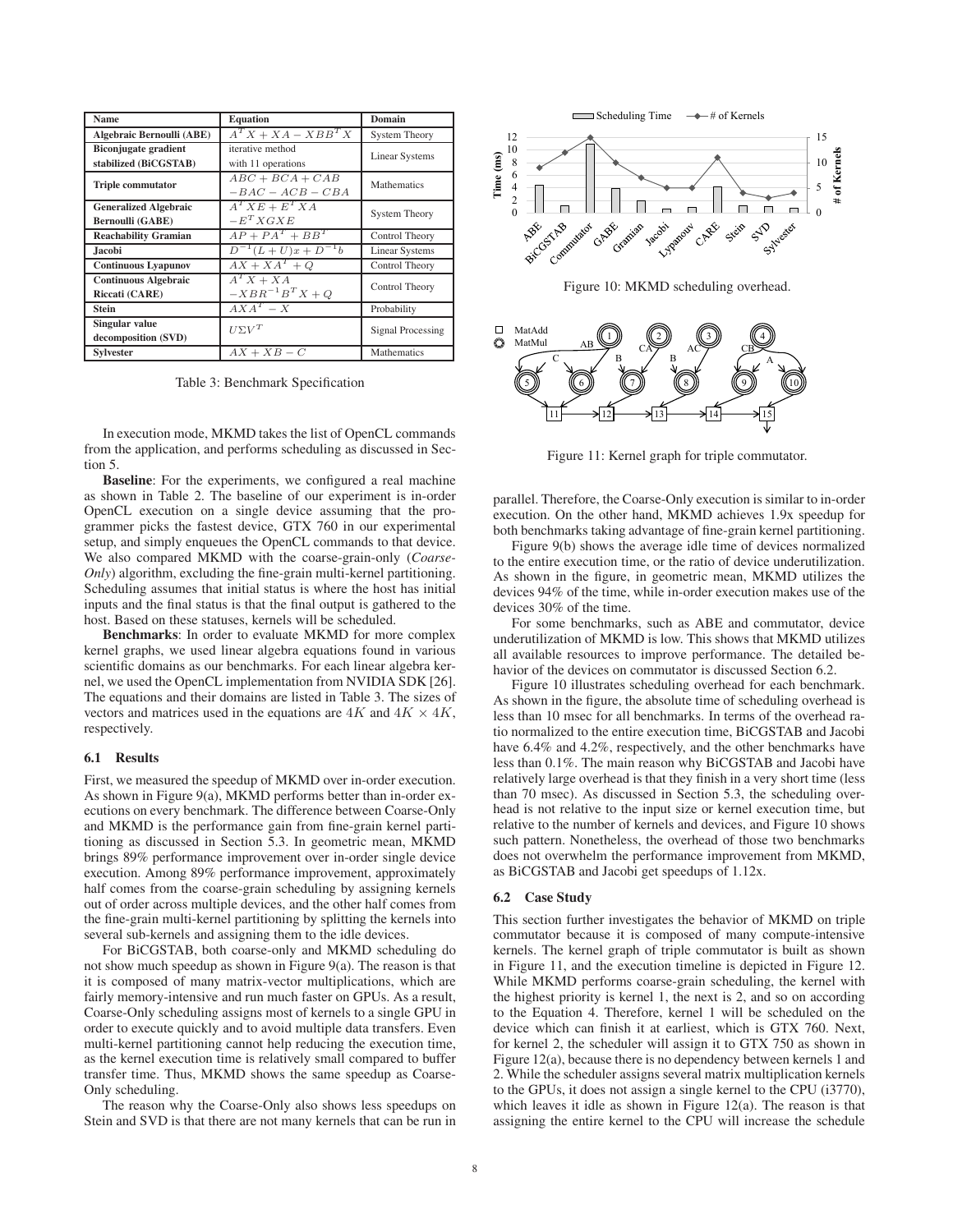

Figure 9: (a) Speedup of MKMD over in-order executions, and (b) the average device idle time normalized to the finish time.



Figure 12: Execution timeline for triple commutator. Because matrix computation is too expensive on i3770, (a) the coarse-grain scheduler does not schedule any matrix multiplication kernel on it while GPUs take more than 4 kernels. With MKMD, (b) all devices are almost fully utilized.

length more than assigning it to GPUs even if several kernels are already assigned to them.

Based on coarse-grain scheduling results in Figure 12(a), MKMD starts multi-kernel partitioning as discussed in Section 5.3. With prioritization by the start time, kernel 1 will be partitioned first, and kernels scheduled later will be adjusted after partitioning. For this reason, kernel 1 utilizes the CPU more (15% of workgroups) than kernel 2 does (6% of work-groups) as shown in Figure 12(b). In the end, MKMD almost fully utilizes all three devices as shown in Figure 12 by splitting kernels into sub-kernels, executing them out of order without breaking the consistency.

## 7. RELATED WORK

As the systems become more heterogeneous, programming several data parallel kernels for heterogeneous devices has become extremely difficult.

Research has been done for task scheduling on heterogeneous processors or distributed systems using various programming languages [9, 28]. Using StreamIt [9], [8] proposed a compiler framework that refines stream graph of StreamIt program to a multi-core CPUs. Kudlur et al. also proposed a way to map StreamIt languages

to distributed shared memory systems [18]. However, the usage of StreamIt language is strictly limited to certain cases, and the programmer must explicitly define the communication graph even for data parallel tasks. [28] proposed a set of compiler directives at a higher level, which hides hardware details from programmers. Despite these efforts, programmers still must know the underlying devices to explicitly schedule data parallel code and manage the buffer transfer between devices.

Rather than programming languages, many prior works proposed ways to alleviate the efforts in programming data parallel kernels on multiple heterogeneous devices [16, 17, 20, 21, 29]. [21] proposed Qilin system that automatically partitions threads to one CPU and one GPU by providing new APIs that abstract away two different programming models, Intel Thread Building Blocks and CUDA. However, they do not consider multiple kernels, and the number of devices is limited to two. [17] proposed a similar runtime system that distributes OpenCL workloads over multiple heterogeneous devices with the performance prediction based on an artificial neural network. However, they limited the type of OpenCL kernels to have regular memory access pattern. [7, 14, 16, 20, 29] proposed runtime systems that can distribute any type of kernels to several devices. Nonetheless, all these works only focus on optimizing a single OpenCL kernel for multiple devices, not considering the interaction between multiple kernels.

Research for virtualizing GPU resources has been done [30, 31]. PTask [30] proposes APIs that work with operating systems to manage tasks on GPUs by using a data-ow programming model. Dandelion [31] also proposes a compiler/runtime framework that works on C# sources with newer APIs. In this work, a compiler converts C# to CUDA, and the runtime framework manages execution between CPUs and GPUs using PTask [30]. While these works target C# code and require program modification to use additional APIs, MKMD transparently works on multiple OpenCL kernels without program modification.

For scheduling multiple data parallel kernels on heterogeneous devices, [6] proposed the Harmony system, which schedules data parallel kernels considering the performance of device. [1] proposed StarPU system, which also schedules multiple data parallel kernels on heterogeneous devices. [10] dynamically assigns kernel to devices of a heterogeneous system based on historical runtime data. However, all of these works schedule kernels at a kernel granularity, which can cause devices to idle for a considerable amount of time as evaluated in Section 6. [24] proposed Hyper-Q that supports multiple kernels on heterogeneous architectures, but it only considers multiple kernels on a single device, and requires programmers to identify the order of kernel execution.